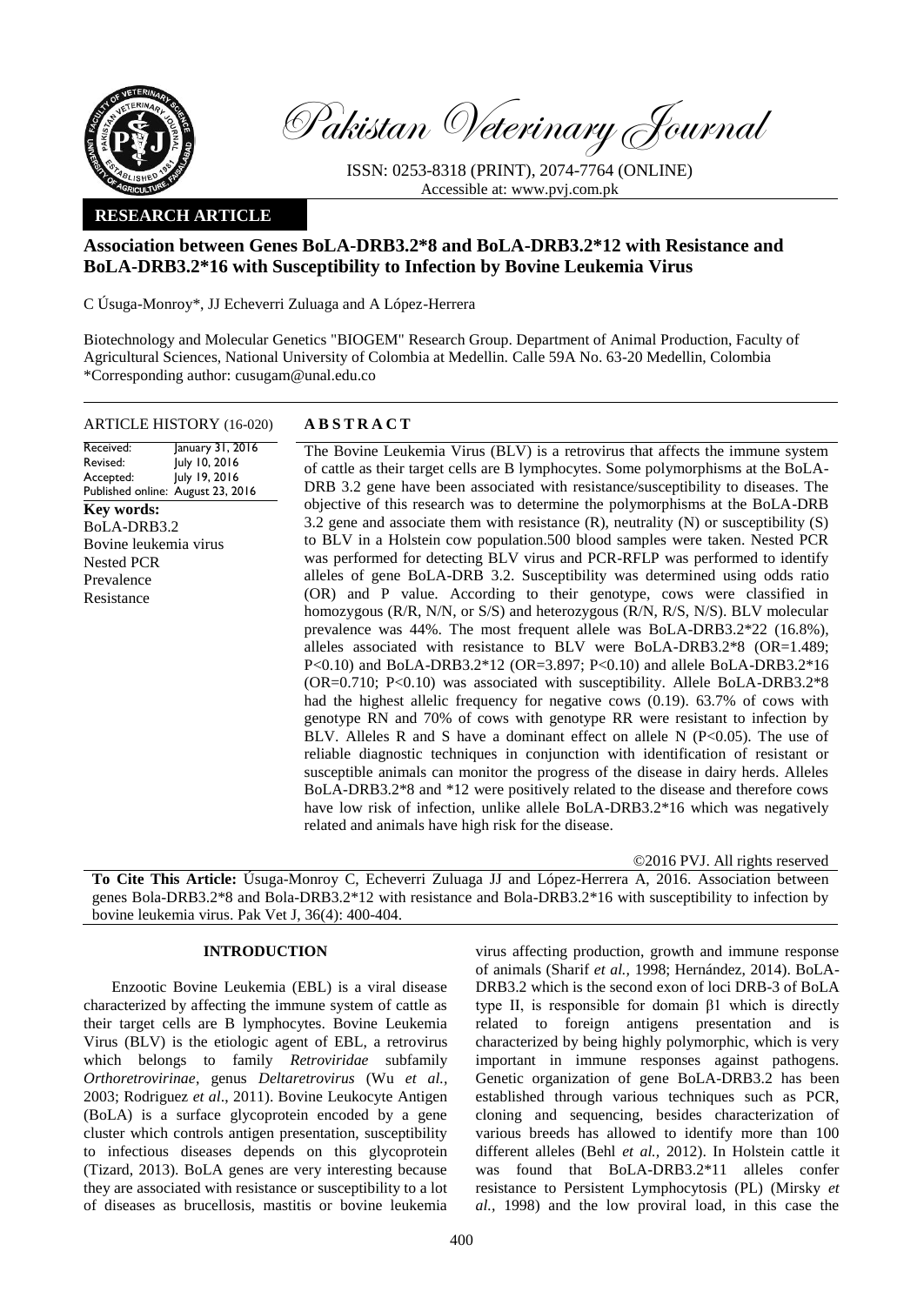infected animals disrupted the transmission of BLV (Juliarena *et al*., 2016); on the other hand, BoLA-DRB3.2\*16 allele has been classified as of susceptibility for lymphosarcoma (LS) and persistent lymphocytosis (PL) by BLV (Juliarena *et al.,* 2008). The objective of this research was to determine polymorphisms of gene BoLA-DRB3.2 and associate them with resistance, neutrality or susceptibility to infection by BLV in Holstein cows.

# **MATERIALS AND METHODS**

**Animals and samples:** 500 cows from 17 herds were used, which are located in 7 municipalities of the department of Antioquia: Bello, Medellin, Belmira, Entrerrios, San Pedro de los Milagros, La Union, Rionegro. Sampling for approval by the ethics committee of the National University of Colombia was obtained (CEMED-007, May 14, 2012). Sampling was done by puncturing middle coccygeal vein with vacutainer vacuum system (DBvacutainers) and EDTA. To obtain DNA of leukocytes *salting out* technique proposed by Miller *et al* (1988), was performed. DNA was resuspended in 1X TE pH 8.0 buffer (Tris HCl 1 M and 0.5 M EDTA) and then stored at 4°C until analysis.

**Molecular prevalence of BLV:** A region of the viral *env* gene (gp51) was amplified by nested PCR to obtain a fragment of 444 base-pair in positive cows, used primers were described by Beier *et al.* (2001). The first reaction was performed in a final volume of 25 µl with 150 ng of DNA, 3.0 µl of 10 mM of each primer *env*5023 and *env*5608, 0.4 mM of dNTPs, 1X of PCR Tampon (ThermoScientific®), 3 mM  $MgCl<sub>2</sub>$  and 1U of Taq DNA Polymerase. In the second PCR reaction was used, as template DNA, 5 µl of the first amplification PCR product, with same concentrations of other reagents and primers *env*5099 and *env*5521 in a final volume of 30 μl. Reactions for both PCR were identical, and were performed in a T3 thermocycler (Biometra®) with the following protocol: initial denaturation at 94°C for 5 minutes, followed by 40 cycles of 94°C for 30 seconds, 60°C for 30 seconds and 72°C for 1 minute, to finish with a final extension at 72°C for 5 minutes. The product of the second reaction was checked on a gel 2% in a Gel Doc (BioRad®).

**Amplification of alleles of gene BoLA-DRB3.2:** Seminested PCR with a modified protocol proposed by van Eijk *et al.* (1992) was conducted to determine alleles of exon two of gene BoLA-DRB3. Protocol modifications were proposed by Zambrano *et al.* (2011).

**Digestion with restriction enzymes to determine BoLA-DRB3.2 alleles:** The PCR product obtained in the second round was digested with RsaI, BstYI (New England BioLabs®) and HaeIII (Fermentas®) enzymes separately (Zambrano *et al*., 2011).

**Statistical analysis:** To determine the association of each BoLA-DRB3.2 allele with susceptibility or resistance to BLV infection the odds ratio (OR) was determined by logistic regression, Fisher's exact test was used to

determine if OR was statistically significant (P<0.10). If OR $>1$  and P $< 0.10$  allele is associated with resistance (R) since animals have low risk of being positive for infection with BLV; if OR<1 and P<0.10 allele is associated with susceptibility since animals are at high risk of being positive for infection with BLV; if OR>1 or OR<1 and P>0.10 alleles were classified as neutral (N). OR was determined for genotypes NN, NR, NS, RR, RS, and SS to establish dominance effects of alleles R or S. If OR>1 and P<0.05 there is dominance effect of allele R; if OR<1 and P<0.05 there is dominance effect of allele S; If OR>1 or OR<1 and P>0.05 there is no dominance effect of the R or S alleles. Statistical analysis was performed in program SAS version 9.2 for Windows (SAS Institute Inc, Cary NC, USA).

#### **RESULTS**

**Classification of alleles BoLA-DRB3.2 gene as R, S, or N to infection with BLV:** PCR molecular test determined the presence of provirus and its molecular prevalence for Holstein cows which belong to high milk production area in the department of Antioquia was 44%. In determining the alleles of BoLA-DRB3.2 in the population of 500 tested cattle, 36 alleles that differ in frequency were found. Alleles with frequencies below 1% were grouped into the classification "Other" and 21 alleles were placed in this group (BoLA-DRB3.2\*1, \*13, \*14, \*17, \*18, \*19, \*20, \*21, \*25, \*26, \*32, \*48, \*49, \*6, \*kba, \*abb, \*dbb, \*gbb, \*ibb, \*ibe, \*kaa) with an overall frequency of 6.9%. The most frequent alleles were: BoLA-DRB 3.2\*8 (16.3%), BoLA-DRB 3.2\*16 (12.8%) and BoLA-DRB 3.2\*22 (16.8%).

BoLA-DRB3.2 alleles were classified according to their OR and Fisher´s exact test in three categories: S, N, and R. A significant association between absence of infection with BLV and BoLA-DRB3.2\*8 alleles (OR=1.489, P<0.10) and BoLA-DRB3.2\*12 (OR=3.897, P<0.10) was found, so both were classified as alleles associated with resistance (R); furthermore, a significant association between the presence of BLV genome and BoLA-DRB3.2\*16 allele (OR=0.710, P<0.10), which was classified as associated with susceptibility (S), was found. Other alleles were classified as neutral (N) (P>0.10) (Table 1).

**Distribution of BoLA-DRB3.2\*8, \*12, \*16 alleles in seven municipalities of Antioquia:** The municipality of San Pedro presented the highest percentage of resistant alleles (60%) compared to the other municipalities, since in this municipality 27.4% of BoLA-DRB3.2\*8 alleles and 33.3% of BoLA-DRB3.2\*12 alleles were classified as resistant. The municipalities of La Union and Rionegro did not present the resistance allele BoLA-DRB3.2\*12. Resistance allele BoLA-DRB3.2\*8 had the lowest appearance in the municipality of Belmira (4.3%); on the other hand, municipalities of Medellin and Entrerrios had the highest percentage (18.8%) for susceptibility allele BoLA-DRB3.2\*16, followed by the municipality of San Pedro (17.2%). Municipality of La Union had the lowest percentage of allele BoLA-DRB3.2\*16 of susceptibility (8.6%) (Table 2).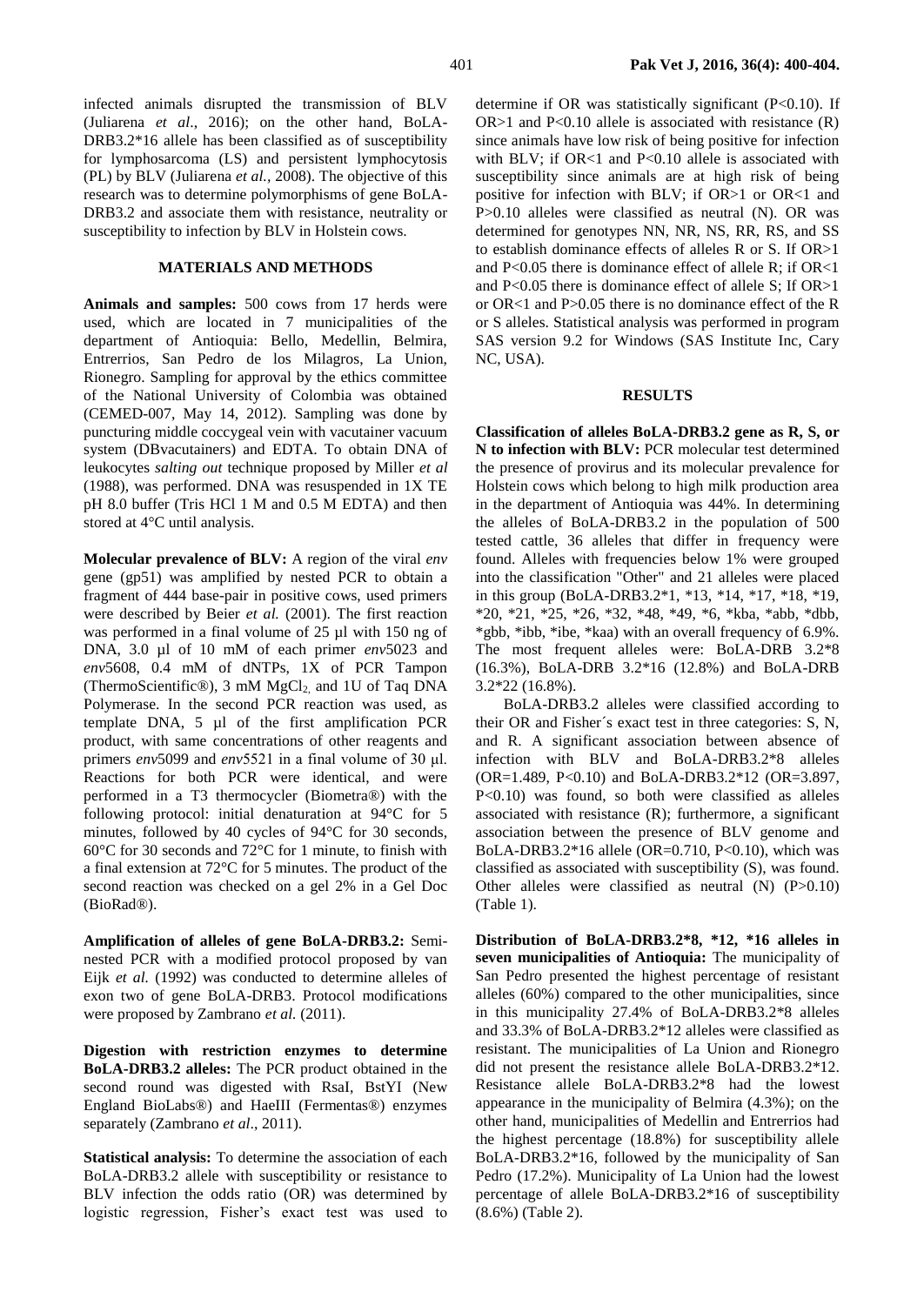**Table 1:** Classification of alleles BoLA-DRB3.2 gene as R, S, or N to infection with BLV

| Allele PCR-RFLP      | Total Freg | <u>ັ້ງນີ້</u><br>Freq env- | Freq env+ | OR <sup>1</sup> |       | CI (95%)     | Fisher      | Class <sup>2</sup> |
|----------------------|------------|----------------------------|-----------|-----------------|-------|--------------|-------------|--------------------|
| $*2$                 | 0.014      | 0.011                      | 0.018     | 0.585           | 0.201 | 1.697        | 0.2352      | N                  |
| *3                   | 0.059      | 0.066                      | 0.050     | 1.311           | 0.762 | 2.254        | 0.2077      | N                  |
| $*8$                 | 0.164      | 0.190                      | 0.130     | 1.463           | 1.036 | 2.065        | $0.0251$ ** | R                  |
| $*10$                | 0.021      | 0.020                      | 0.023     | 0.857           | 0.361 | 2.037        | 0.4487      | N                  |
| $*$                  | 0.078      | 0.084                      | 0.071     | 1.182           | 0.738 | 1.891        | 0.2923      | N                  |
| $*12$                | 0.012      | 0.018                      | 0.005     | 3.896           | 0.849 | 17.837       | $0.0526*$   | R                  |
| $*15$                | 0.017      | 0.012                      | 0.023     | 0.546           | 0.206 | <b>1.445</b> | 0.1639      | N                  |
| $*16$                | 0.128      | 0.109                      | 0.153     | 0.71            | 0.491 | 1.026        | $0.0514*$   | S                  |
| $*22$                | 0.167      | 0.164                      | 0.171     | 0.958           | 0.688 | 1.329        | 0.4357      | N                  |
| $*23$                | 0.087      | 0.080                      | 0.096     | 0.835           | 0.539 | 1.295        | 0.2546      | N                  |
| $*24$                | 0.095      | 0.094                      | 0.096     | 0.983           | 0.644 | 1.502        | 0.5142      | N                  |
| $*28$                | 0.028      | 0.021                      | 0.037     | 0.585           | 0.274 | 1.284        | 0.1178      | N                  |
| $*36$                | 0.025      | 0.028                      | 0.021     | 1.386           | 0.606 | 3.165        | 0.2897      | N                  |
| $*37$                | 0.024      | 0.025                      | 0.023     | 1.091           | 0.48  | 2.48         | 0.5051      | N                  |
| $*51$                | 0.012      | 0.011                      | 0.014     | 0.779           | 0.25  | 2.433        | 0.4427      | N                  |
| Other $3$            | 0.069      | 0.068                      | 0.071     |                 |       |              |             |                    |
| <b>Total Alleles</b> | 1.000      | 562                        | 438       |                 |       |              |             |                    |
| Total cows           | 500        | 281                        | 219       |                 |       |              |             |                    |

Negative to BLV= *env-*, Positive to BLV= *env+*; Frequency = Freq; <sup>1</sup>OR = Odds Ratio. If OR>1 there is association with *env-,* if OR<1 there is association with *env+*; <sup>2</sup>Classification of alleles: S = Susceptible, N = Neutral, R = Resistant, according to OR and Fischer Test.S = (OR <1, P <0.10), N = (OR> 1 or OR <1, P> 0.10), R = (OR> 1, P<0.10); <sup>3</sup>Alleles with frequency less than 1%: BoLA-DRB3.2\*1 (0.6%), \*13 (0.4%), \*14 (0.6%), \*17 (0.3%), \*18 (0.3%), \*19 (0.1%), \*20 (0.5%), \*21 (0.5%), \*25 (0.1%), \*26 (0.9%), \*32 (0.1%), \*48 (0.1%), \*49 (0.3 %), \*6 (0.2%), \*kba (0.1%), \*abb (0.1%), \*dbb (0,.%) \*gbb (0.8%), \*ibb (0.3%), \*ibe (0.2%), \*kaa (0.3%).



Allele frequencies for gene BoLA-

**Fig. 1:** Allele frequencies for gene BoLA-DRB3.2\*8, \*12 of resistance and BoLA-DRB3.2\*16 of susceptibility in the total population analyzed (gray bar), in negative cows for infection with BLV (dot bar) and positive cows for infection with BLV (striped bar).

**Table 2:** Distribution of BoLA-DRB3.2\*8, \*12, \*16 alleles in seven municipalities of Antioquia

| Municipality      |             | Allele |                |        |                      |  |  |  |  |
|-------------------|-------------|--------|----------------|--------|----------------------|--|--|--|--|
|                   |             | * 8 R  | *<br>12 R      | $*16S$ | <b>Total alleles</b> |  |  |  |  |
| Medellin          | # Alleles   | 10     | $\mathfrak z$  | 24     | 112                  |  |  |  |  |
|                   | % Total     | 6. I   | 16.7           | 18.8   |                      |  |  |  |  |
| <b>Belmira</b>    | # Alleles   | 7      |                | 13     | 82                   |  |  |  |  |
|                   | % Total     | 4.3    | 8.3            | 10.2   |                      |  |  |  |  |
| Bello             | $#$ Alleles | 38     | 2              | 18     | 196                  |  |  |  |  |
|                   | % Total     | 23.2   | 16.7           | 14. I  |                      |  |  |  |  |
| <b>Entrerrios</b> | # Alleles   | 42     | 3              | 24     | 246                  |  |  |  |  |
|                   | % Total     | 25.6   | 25.0           | 18.8   |                      |  |  |  |  |
| La Union          | # Alleles   | 13     | 0              | П      | 64                   |  |  |  |  |
|                   | % Total     | 7.9    | 0.0            | 8.6    |                      |  |  |  |  |
|                   | # Alleles   | 9      | O              | 16     | 64                   |  |  |  |  |
| Rionegro          | % Total     | 5.5    | 0.0            | 12.5   |                      |  |  |  |  |
| San Pedro         | # Alleles   | 4.5    | 4              | 22     | 236                  |  |  |  |  |
|                   | % Total     | 27.4   | 33.3           | 17.2   |                      |  |  |  |  |
| Total alleles     |             | 164    | $\overline{2}$ | 128    | 1000                 |  |  |  |  |

**Allele frequencies for gene BoLA-DRB3.2\*8, \*12 of resistance and BoLA-DRB3.2\*16 of susceptibility:**  Figure 1 shows allele frequencies of alleles classified as resistant (BoLA-DRB3.2\*8, \*12) and allele classified as susceptible (BoLA-DRB3.2\*16) in the total population and in BLV infection positive and negative bovines. Allele BoLA-DRB3.2\*8 classified as R had the highest allelic frequency for negative cows (0.19), while allele \*12 also of resistance presented a frequency of (0.18) on positive animals, this allele was only found in 1.20% of the total population. Allele BoLA-DRB3.2\*16 classified as of susceptibility showed the highest rate (0.15) in BLV positive cows.

**NN, NR, NS, RR, RS, and SS genotypes for gene BoLA-DRB3.2:** Once determined alleles as R, N, or S, the six possible genotypes of cattle as RR, RN, RS, NN, NS, and SS were determined. 1% of Holstein cows was classified as SS in this category 2 out of 6 animals presented proviral genome.4% of cows were classified as RR and 14 out of 20 were negative for BLV. In NS category 55 animals out of 96 presented BLV, while in NR category 77 out of 116 were negative for the virus. The highest percentage of genotypes was for NN cows with 48%, followed by NR animals with 23%. The municipalities of Belmira, La Union, and Rionegro did not present RR genotype, while the municipality of San Pedro did not present SS genotype. Municipalities of Bello and Entrerrios had the highest number of NR animals that were genotyped BLV negative; on the other hand, the city of Medellin had the highest number of genotype NS animals that were positive to BLV infection. (Table 3).

**OR for NN, NR, NS, RR, RS, and SS genotypes of gene BoLA-DRB3.2:** OR was determined for genotypes NN, NR, NS, RR, RS, and SS of gene BoLA-DRB3.2 (Table 4) to explain R or S possible dominance effects on N. OR for NR genotype was higher than  $1$  (P<0.05) so allele R apparently has a dominant effect on allele N as only 39 out of 116 cows were positive for BLV; moreover, OR for NS genotype was under 1 (P<0.05), that is, allele S may exert a dominant effect on allele N. 55 positive cows with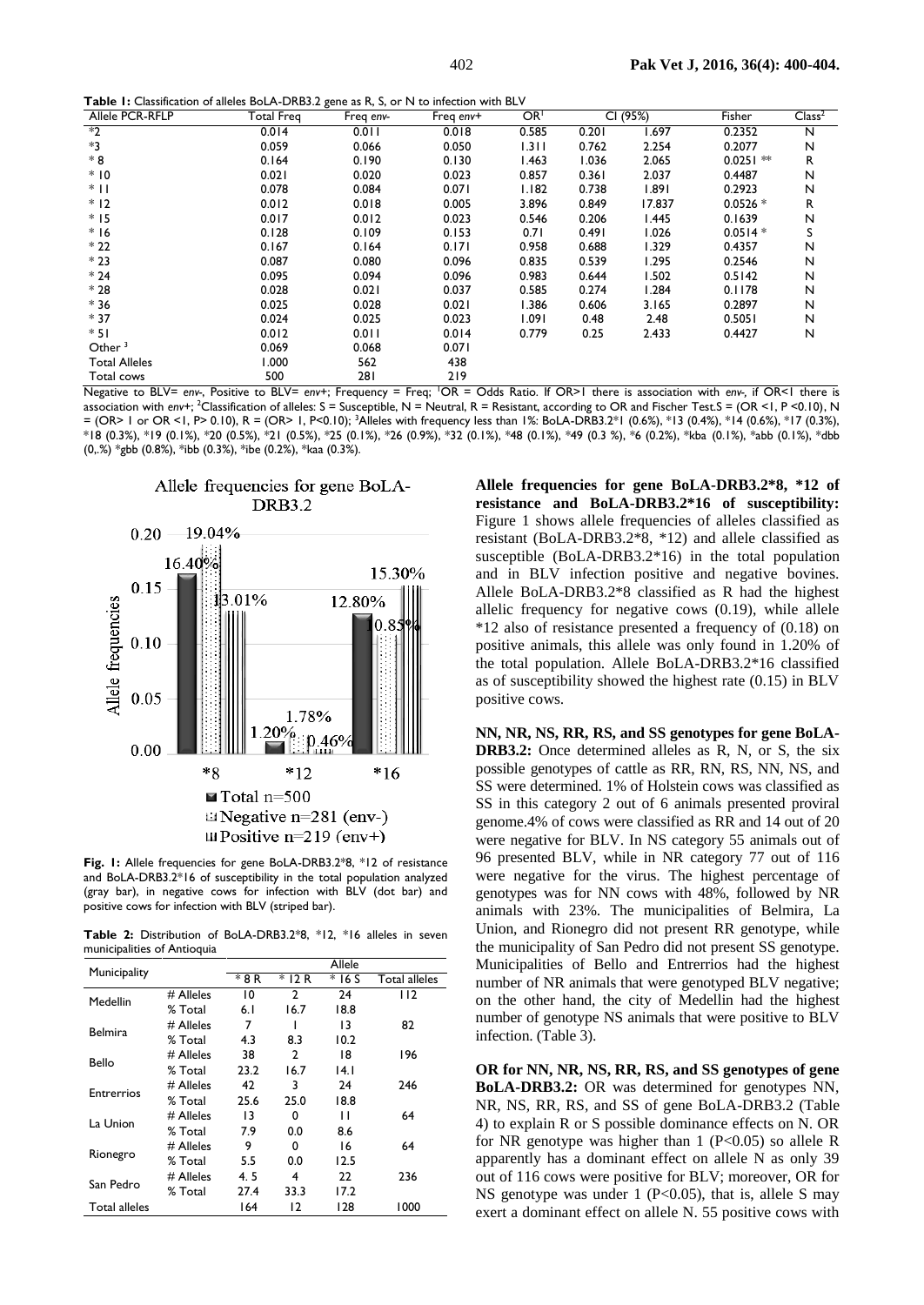NS genotype were found infected by BLV from a total of 96 cows. The other genotypes had no significant OR. (Table 4).

#### **DISCUSSION**

Nested PCR detected that 44% of Holstein cows of specialized dairy of Antioquia were positive BLV, this number is higher than the one found by Ortega *et al*., (2016) who found a serological prevalence of BLV in Colombia 42.7%. These results are compared since there are no other records of molecular prevalence nor to the region or the country. In other South American countries molecular prevalence of BLV is: Chile 27.9%, Perú 42.3%, Paraguay 54.7% and Argentina 77.4% (Polat *et al*., 2016). The 7 most frequent alleles for gene BoLA-DRB3.2 in evaluated Holstein cattle were BoLA-DRB3.2\*11, \*16, \*22, \*23, \*24, \*3, \*8, with a cumulative frequency of 77.8%, these same alleles were reported by Juliarena *et al.* (2008) and Sharif *et al.* (1998) as the most frequent in Holstein breed, the latter reported a cumulative frequency of 82.4%. Five of the alleles found in this study are among the most frequent 10 reported by Zambrano *et al.* (2011, 2014) for a herd of Holstein breed of Antioquia (BoLA-DRB3.2\*23, \*22, \*24, \*16, \*33, \*8, \*39, \*37, \*27, \*18). Major allele frequencies of this study were found for alleles BoLA-DRB3.2\*22 (16.8%), \*8 (16.3%) and \*16 (12.8%), these results are comparable with those found by Juliarena *et al.* (2008) where it was found that allele BoLA-DRB3.2\*16 (14.7%) and allele BoLA-DRB3.2\*22 (11%) had the highest allele frequencies, whilst allele BoLA-DRB3.2\*8 presented a frequency of 7%. Alleles BoLA-DRB3.2\*8 and \*16 with frequencies of 26.6% and 9.6% respectively, are among the most frequent in the study made by Nassiry *et al.* (2005) and allele frequency of BoLA-DRB3.2\*8 was the highest in the study, however Bo-Young *et al.* (2015) reported the highest frequency for allele BoLA-DRB3.2\*16 (0.332), followed by allele BoLA-DRB3.2\*8 (0.193) in Holstein cattle, also they identified a new allele (BoLA-DRB3.2\*7601) for this breed. Miyasaka *et al.* (2011) found that allele BoLA-DRB3.2\*16 was the most common in three of Japanese Holstein herds tested, our study indicates that susceptibility allele BoLA-DRB3.2\*16 is one of the most common in dairy herds of Antioquia (12.8%), which may be related to the level of BLV infection.

In this study, allele BoLA-DRB3.2\*8 (OR=1.489, P<0.10) and allele BoLA-DRB3.2\*12 (OR=3.897, P<0.10) showed a significant association between absence of virus and its presence; according to their OR and P

value both were classified as resistance alleles to BLV infection. Juliarena *et al.* (2008) also found that allele BoLA-DRB3.2\*12 (OR=3.46, P < 0.05) was associated with high proviral load resistance, while allele BoLA-DRB3.2\*8 (OR=0.47, P <0.05) was classified as neutral and allele BoLA-DRB3.2\*16 (OR=0.710, P<0.10) was classified as susceptible, as in the present study.

Mirsky *et al.* (1998) related allele BoLA-DRB3.2\*11 with resistance to Persistent Lymphocytosis as tested cattle had fewer BLV infected B cells, moreover Miyasaka *et al.* (2011) also associated this allele with low proviral load, like allele BoLA-DRB3.2\*22. In this study, allele  $*11$  is one of the most common (7.8%) and its OR= 1,182 which would classify it as a resistance allele, however, there is not statistically significant difference (P>0.10) for which it was classified as neutral, but increasing sample size in research, this allele could be classified as of resistance. Juliarena *et al*. (2016) identified that allele BoLA-DRB3.2\*11 interferes with the transmission of the virus, infected cows had this allele did not have the ability to infect the BLV negative cows in a herd of 100 animals. The virus is transmitted by contact between animals infected and uninfected sharing confined spaces (Mekata *et al.,* 2015), through colostrum or milk. In addition, the BLV releases "noninfectious particles" through infected cells in milk (Yamada *et al*., 2013).

Other studies have classified alleles BoLA-DRB3.2\*11, \*23, and \*28 with resistance to Leukemia in Russian Black Pied (Sulimova *et al.,* 1995) and Persistent Lymphocytosis in Holando Argentino (Panei *et al.,* 2009), Alleles BoLA-DRB3.2\*24, \*22 and \*51 have been associated with resistance to Persistent Lymphocytosis in Iranian Holstein (Nikbakht *et al*., 2016). Alleles BoLA-DRB3.2\*11 and \*22 have been associated whit a low proviral load (Miyasaka *et al*., 2013). Data that are not comparable with those found in this study.

They have also conducted studies of resistance or susceptibility to BLV in other breeds in Colombia, Hernandez *et al.* (2014) established the relationship between alleles BoLA-DRB3.2\*21, \*24, and \*37 with resistance to BLV infection in Colombian Creole Breed and alleles BoLA-DRB3.2\*6 and \*42 were identified as of susceptibility.

Cattle with an allele R (RR, RN or RS) was 31% of the studied population and, out of these, RR genotype was 4% of population (12/500), of which the largest numbers of cattle were in the municipalities of San Pedro and Bello; the municipalities of Belmira, La Union and Rionegro did not present animals with this genotype.NR genotype corresponds to 23% of total, out of these the 63.37% were negative for BLV, moreover 70% of animals

**Table 3:** NN, NR, NS, RR, RS, and SS genotypes for gene BoLA-DRB3.2

| Municipality      | <b>NN</b> |        | <b>NR</b> |        | NS             |                 | <b>RR</b> |        | <b>RS</b> |        | SS   |        | Total |             | Total          |
|-------------------|-----------|--------|-----------|--------|----------------|-----------------|-----------|--------|-----------|--------|------|--------|-------|-------------|----------------|
|                   | $env -$   | $env+$ | $env -$   | $env+$ | env-           | $env+$          | env-      | $env+$ | $env-$    | $env+$ | env- | $env+$ | env-  | $env+$      |                |
| Bello             | 38        | 13     | 22        |        |                |                 | 6         |        |           |        |      | 0      | 82    | 16          | 98             |
| Belmira           | 15        |        |           |        |                |                 |           |        |           |        |      |        | 22    | $ 9\rangle$ | 4 <sub>1</sub> |
| <b>Entrerrios</b> | 30        | 34     | 22        | 12     |                | 10              |           |        |           |        |      | 0      | 62    | 61          | 123            |
| La Union          |           |        |           |        |                |                 |           |        |           |        |      |        | 15    | 17          | 32             |
| Medellin          | H         | 13     |           |        | o              | 12              |           |        |           |        |      | 0      | 25    | 31          | 56             |
| Rionegro          |           |        |           |        |                | 10              | 0         |        |           |        | ŋ    |        | 4     | 28          | 32             |
| San Pedro         | 34        | 24     | 19        | 10     | 10             | $\overline{10}$ | 6         |        |           | Λ      | O    | 0      | 71    | 47          | 118            |
| Total genotypes   | 133       | 109    | 77        | 39     | 4 <sub>l</sub> | 55              | 4         | ь      | 2         | 8      |      |        | 281   | 219         | 500            |
| Total             | 242       |        |           | l 16   |                | 96              |           | 20     |           | 20     |      | ь      |       | 500         |                |
| Percentage        | 48        |        |           | 23     |                | 19              |           |        |           |        |      |        |       |             |                |